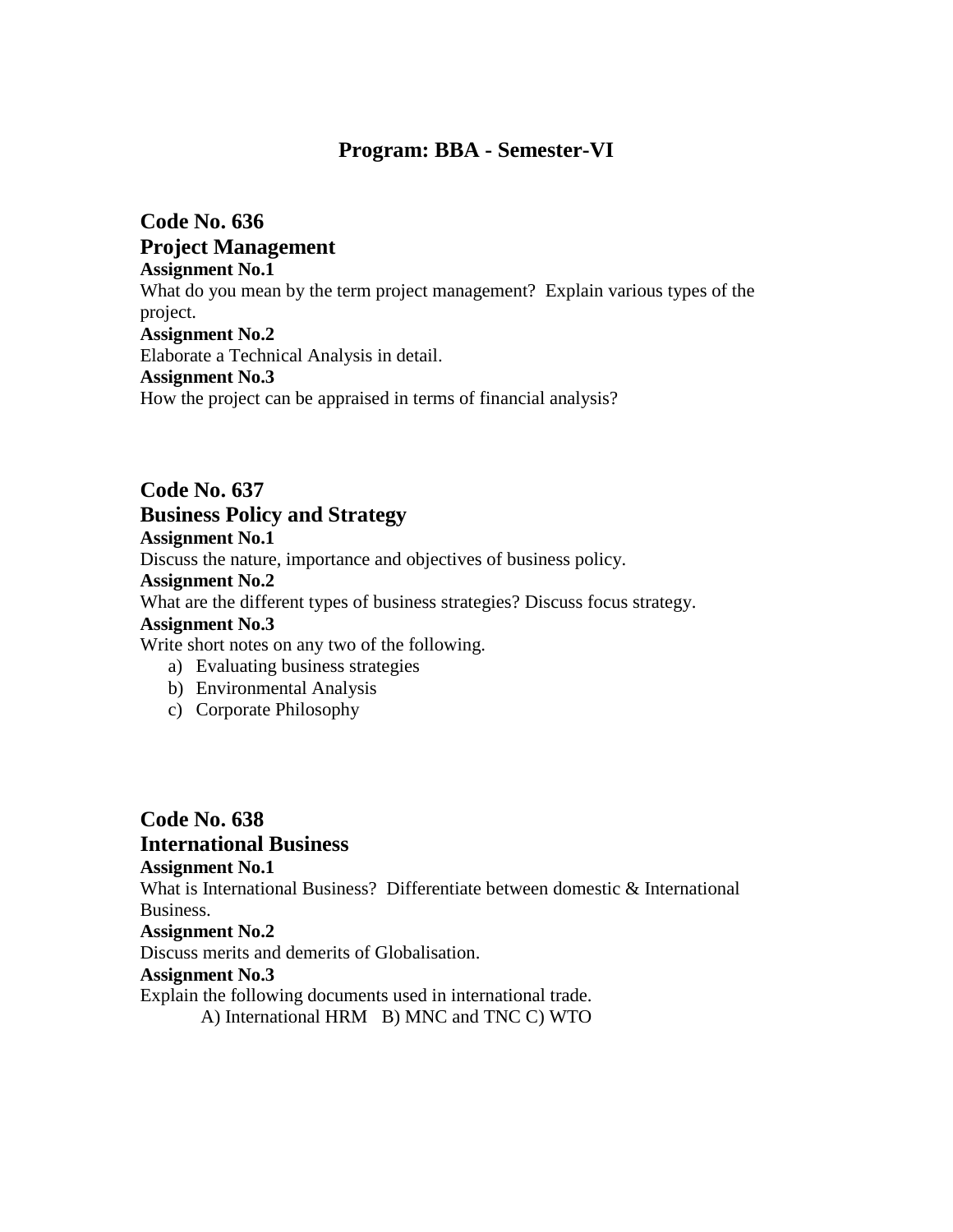**Code No. 639 E-Business Application Assignment No.1** Define e-commerce. Explain advantages and disadvantages of e-commerce. **Assignment No.2** Explain the client - server network security threts. **Assignment No.3** Write short notes on any two a) Information superhighway

- b) E-auction
- c) HTTP

**Code No. 640 Training and Development E-III (HR) Assignment No.1** What is Training? Explain the process of Training

### **Assignment No.2**

Explain in detail the advantages of Training and Development for today"s organization.

#### **Assignment No.3**

Write short notes on any two of the following.

- a) Training Records
- b) Barriers to Training Programme
- c) Learning Needs

#### **Code No. 641**

# **Performance Appraisal System E-IV (HR)**

# **Assignment No.1**

Explain the process of performance appraisal. What are the prerequisites for deciding the performance criteria?

#### **Assignment No.2**

Describe the elements of performance support system.

#### **Assignment No.3**

Write short notes on any two

- a) Assessment Centre
- b) Performance Counseling
- c) Training of support staff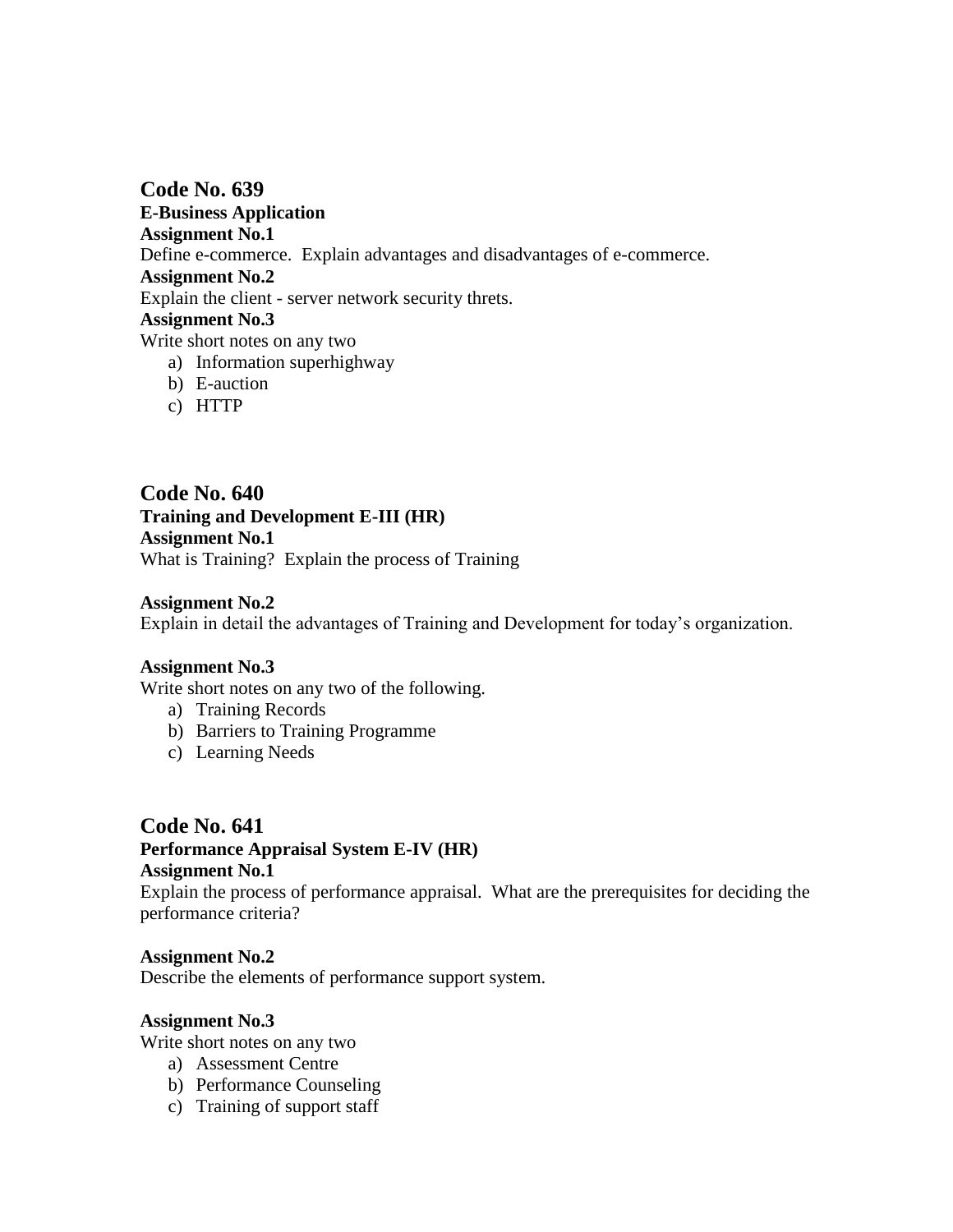# **Code No. 640 Basics of International Finance E-III (International Business) Assignment No.1**

Explain various sources of Export Finance.

# **Assignment No.2**

Show with flow chart mechanism of Documentary Credit. Or What do you mean by balance of payment? Explain various causes of disequilibrium in balance of payment.

# **Assignment No.3**

Write short notes on any two

- a) GDR
- b) Bill of Exchange
- c) IMF

# **Code No. 641**

# **Fundamentals of International Economics E-IV (International Business) Assignment No.1**

Explain benefits of international trade.

### **Assignment No.2**

Critically evaluate Fixed and floating exchange rates systems.

Or

Explain different theories of international trade.

# **Assignment No.3**

Write short notes on any two

- a) Leontief Paradox
- b) Devaluation of the currency
- c) Source of Export Finance

# **Code No. 640 Advertising and Sales Promotion E-III (MM)**

**Assignment No.1** Define advertising. Explain need and objectives of advertising.

# **Assignment No.2**

What is meant by 'Media Planning'? Explain the process of media planning with suitable examples.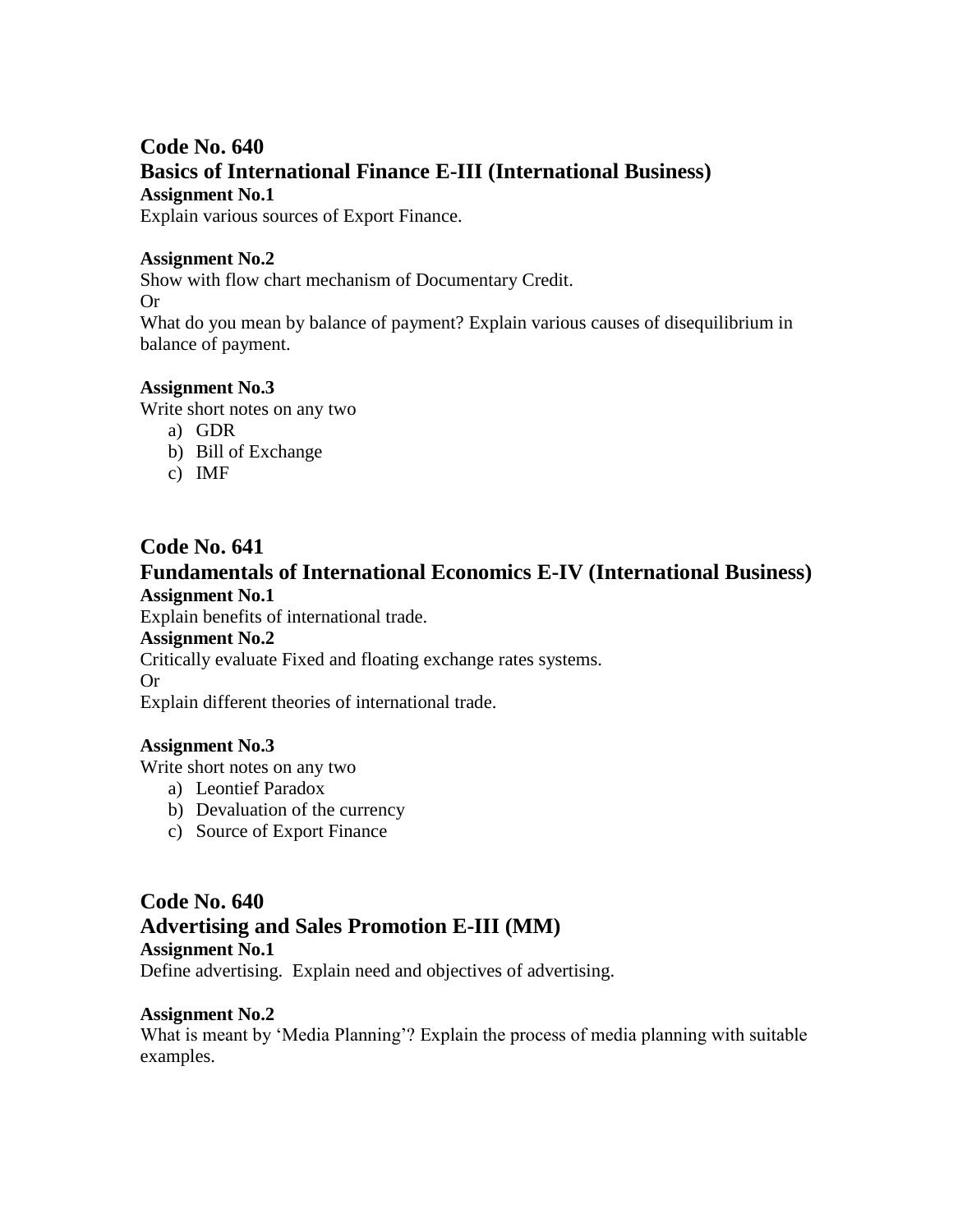# **Assignment No.3**

Write a short note on any two:

- a) Objections to advertising
- b) Advertising and Publicity
- c) Out door media

**Code No. 641 Creative Selling E-IV (MM) Assignment No.1** What is e-selling? Is it superior or popular than that of traditional methods of selling?

# **Assignment No.2**

Explain different methods of "Handling consumer objections by citing example.

#### **Assignment No.3**

Write short notes on any two

- a) Personal Selling Process
- b) After Sales Service (ASS)
- c) Types of Salesman
- d) A-I-D-A-S Formula

# **Code No. 640**

# **Elements of Corporate Finance E-III (Fin)**

### **Assignment No-1**

What is Financial Planning? Explain the various steps in Financial Planning.

### **Assignment No-2**

Define securities. Explain the various types of securities with relevant examples.

### **Assignment No-3**

Write short notes on any two

- a) Over Trading
- b) Classification of Bonds
- c) Terms and condition for Capital Issue
- d) Rights of Stock Holders